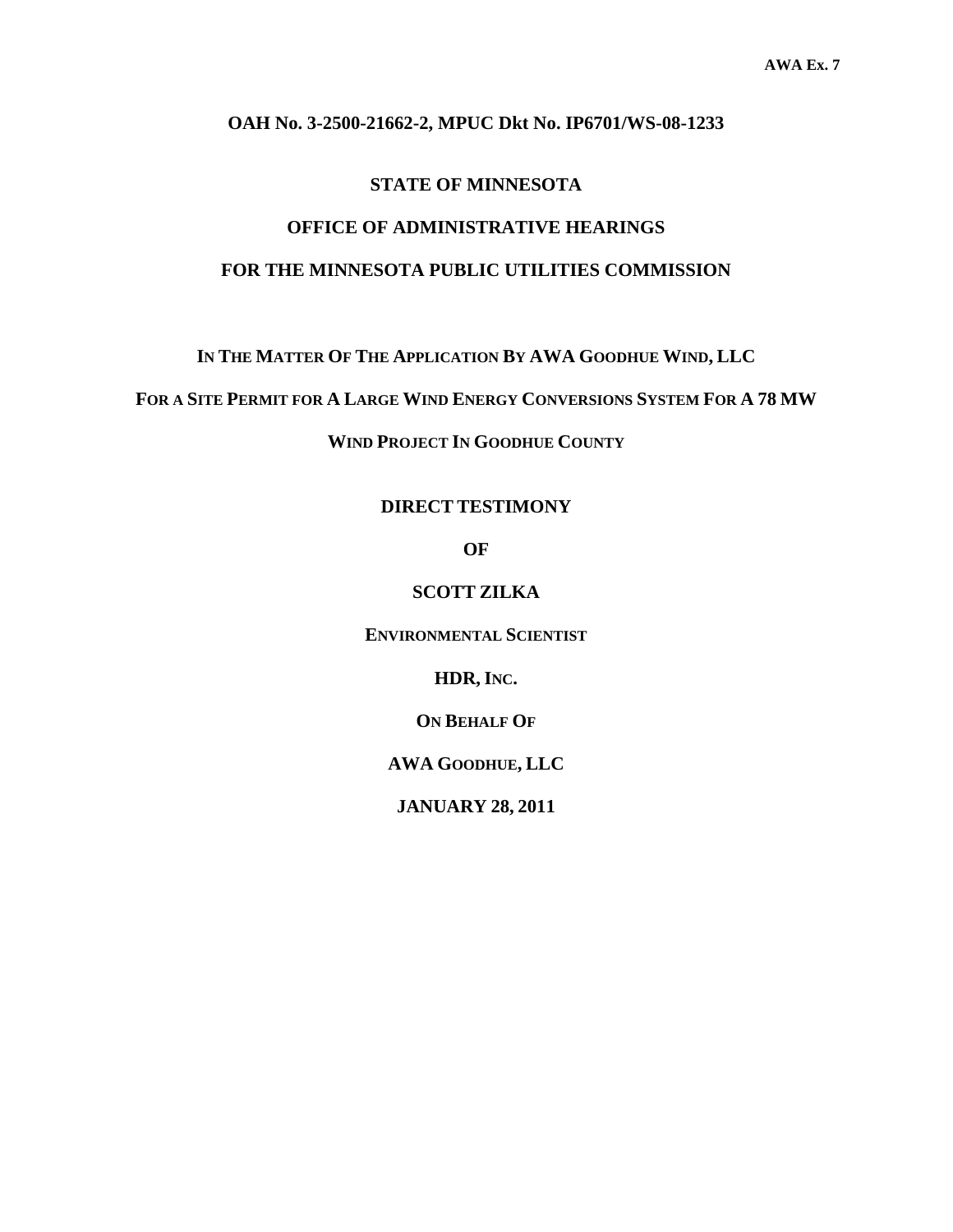# **DIRECT TESTIMONY OF SCOTT ZILKA**

## **TABLE OF CONTENTS**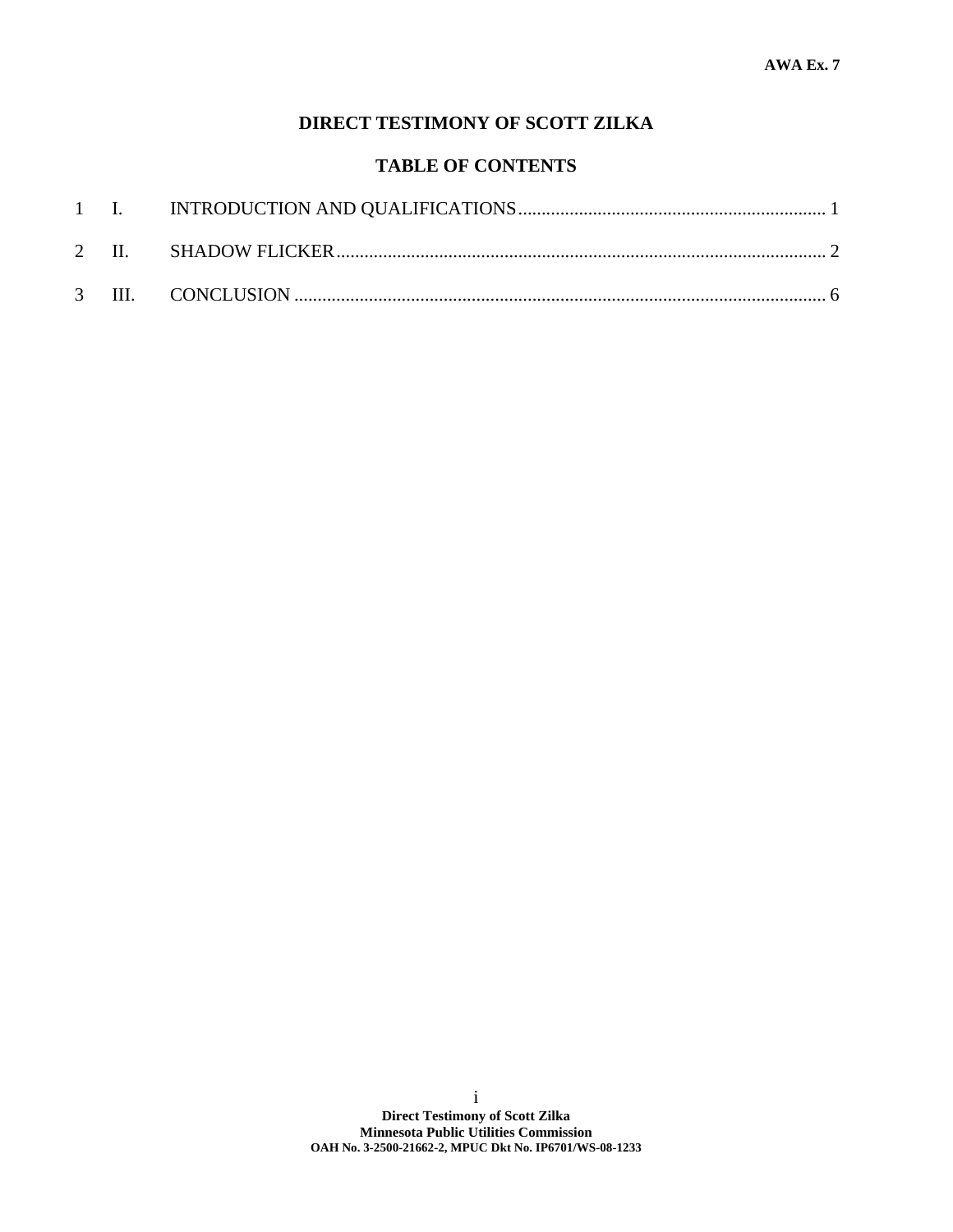# 1 **BEFORE THE MINNESOTA PUBLIC UTILITIES COMMISSION**  2 **DIRECT TESTIMONY OF SCOTT ZILKA**

### 3 **I. INTRODUCTION AND QUALIFICATIONS**

#### 4 **Q: Please state your name and business address.**

5 A: My name is Scott Zilka. My business address is 701 Xenia Avenue South Suite 600,

6 Minneapolis, Minnesota 55416.

#### 7 **Q: By whom are you employed and what is your position?**

8 A: I am employed by HDR Engineering, Inc. (HDR). HDR is a consulting and engineering 9 firm that was founded almost 100 years ago. The company has more than 7,800 professionals at 10 nearly 200 offices worldwide. My position at HDR is Environmental Scientist.

### 11 **Q: Please describe your educational background.**

12 A: I received a Bachelor of Science degree in Meteorology from St. Cloud State University 13 in 1994.

#### 14 **Q: What has been your employment history?**

15 A: My entire career has been at HDR as a scientist working primarily in environmental 16 permitting and compliance for proposed and existing private and public projects. I have more 17 than 17 years experience in the processing and quality assessment of meteorological data, in 18 preparation of input data for source receptor, emissions and other dispersion modeling, in 19 conducting dispersion modeling of air pollutant emissions, and in performing shadow flicker 20 analyses. I have participated in numerous dispersion modeling analyses for both stationary and 21 mobile emissions sources and in shadow flicker modeling analyses for wind turbine energy 22 projects. I have extensive experience in computer programming, and I am proficient in several 23 computer software packages used for database and spreadsheet manipulation, graphics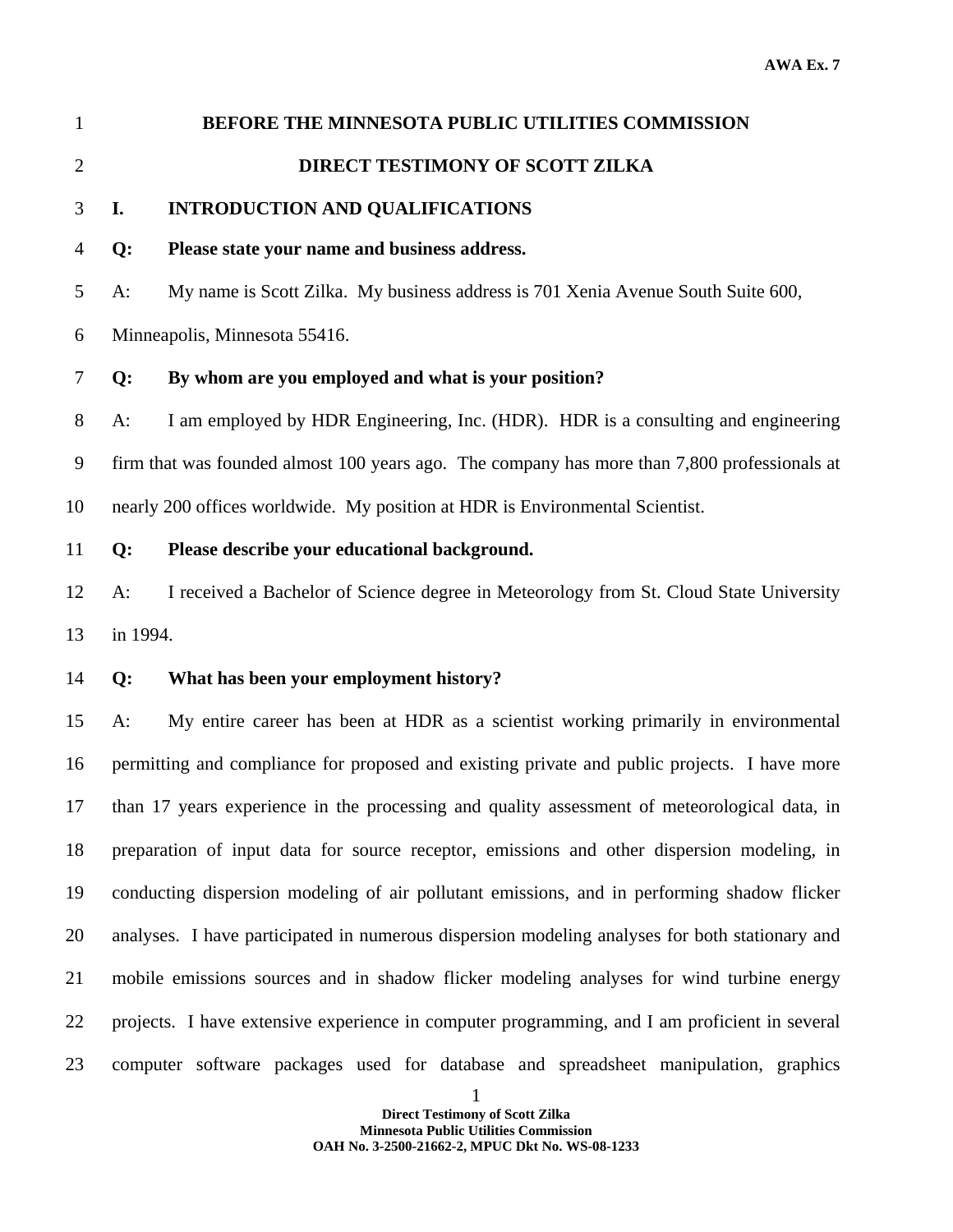1 preparation, and model input generation. Additionally, I have authored numerous air quality and 2 climate sections of environmental impact statements for a wide variety of projects, as well as 3 shadow flicker assessments for wind energy projects.

4 **Q: For whom are you testifying?** 

5 A: I am testifying on behalf of AWA Goodhue, LLC.

#### 6 **Q: What is the purpose of your testimony today?**

7 A: The purpose of my testimony is to explain the shadow flicker phenomenon and to 8 describe the results of a modeling analysis HDR completed to estimate the number of hours of 9 shadow flicker per year that nearby residences may experience once the turbines are installed and 10 in operation.

11 **Q: Please summarize your testimony.** 

12 A: Shadow flicker caused by wind turbine generators is defined as alternating changes in 13 light intensity caused by moving rotor blades upon a given stationary location, or receptor, under 14 specific conditions. HDR conducted a modeling exercise to estimate the number of hours of 15 shadow flicker that a resident might experience under a conservative set of assumptions. 16 Recently, HDR updated the modeling relying on the latest turbine layout proposals. The 17 modeling results show that 278 of the 289 analyzed homes near the turbines are expected to 18 experience less than 20 hours per year of shadow flicker.

- 19 **II. SHADOW FLICKER**
- 20 **Q: What is shadow flicker?**

21 A: Shadow flicker caused by WTGs is defined as alternating changes in light intensity 22 caused by moving rotor blades at a given stationary location, or receptor, such as the window of 23 a home. In order for shadow flicker to occur, three conditions must be met: (1) the sun must be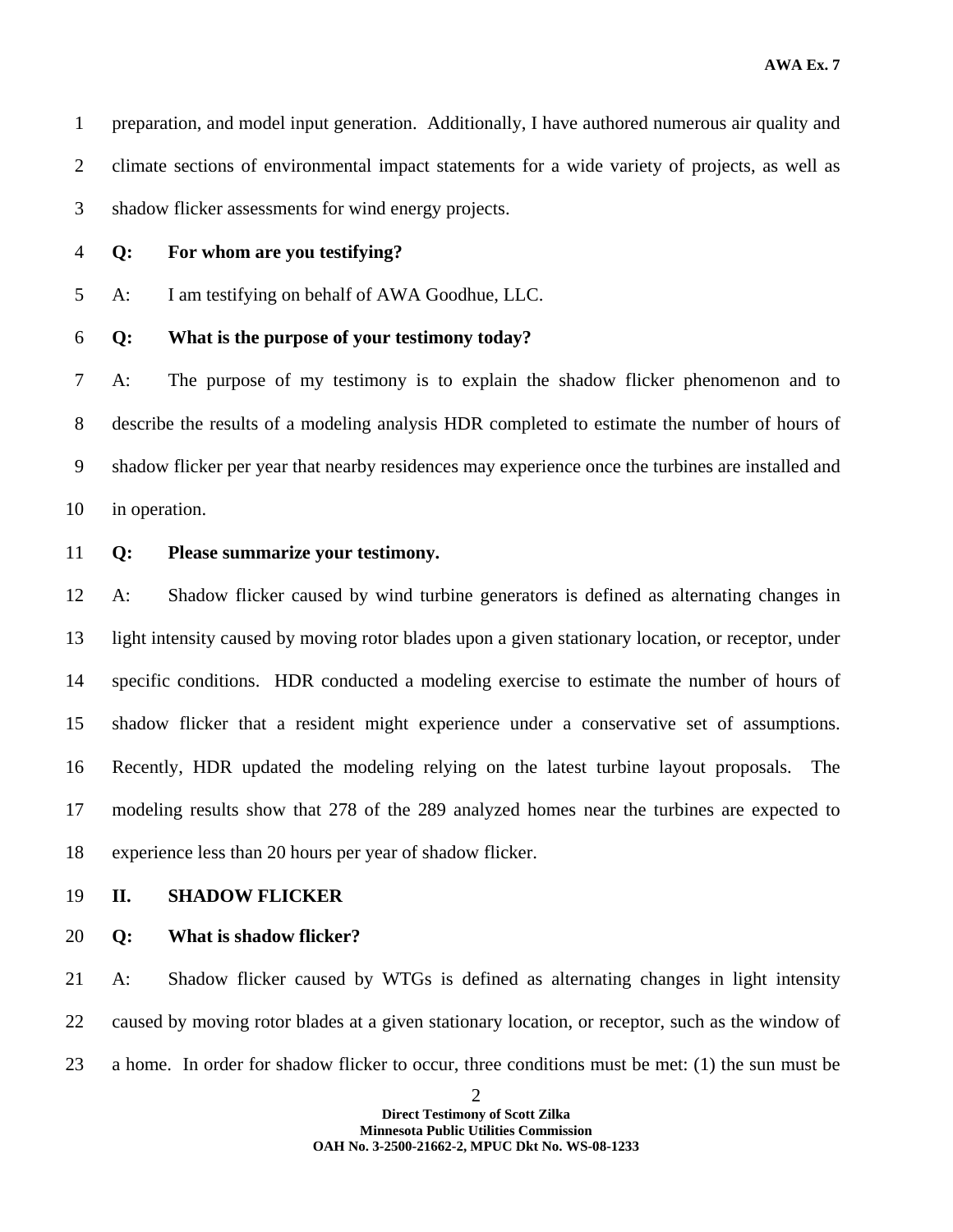1 shining with no clouds obscuring the sun; (2) the rotor blades must be spinning and be located 2 between the receptor and the sun; and (3) the receptor must be sufficiently close to the turbine to 3 be able to distinguish a shadow created by the turbine. The shadow flicker intensity and 4 frequency of occurrence at a given receptor are determined by such factors as the sun angle and 5 sun path, turbine and receptor locations, cloud cover and degree of visibility, wind direction, 6 wind speed, nearby obstacles, and local topography.

#### 7 **Q: How do you model for possible shadow flicker?**

8 A: Shadow flicker may be analytically modeled, using geometry and site-specific data to 9 estimate the number of hours per year that flickering shadows may be cast upon a given receptor. 10 The movement of the sun over the year is simulated and assessed at one-minute intervals to 11 calculate the potential frequency of shadows at receptors near the project. The model produces 12 "actual expected shadow" results, where historical sunshine probability and wind direction data 13 representative of the project site are incorporated in the assumptions. However, even these 14 "actual expected shadow" scenarios may produce higher shadow flicker values than one would 15 experience at the receptors as the scenarios do not account for the numerous factors that can 16 influence the intensity of shadow flicker, but instead report only the potential occurrence of 17 flicker. For example, these results do not consider the potential screening effect of nearby 18 vegetation or buildings.

# 19 **Q: Please describe the work HDR did to model shadow flicker for the AWA Goodhue**  20 **wind project.**

21 A: In January of 2011, HDR was provided the most recent wind turbine layout and receptor 22 data for 289 homes within 2000 meters (6,562 feet) of a proposed wind turbine. HDR used that 23 data to run a shadow flicker model to predict hours of shadow flicker that are expected to be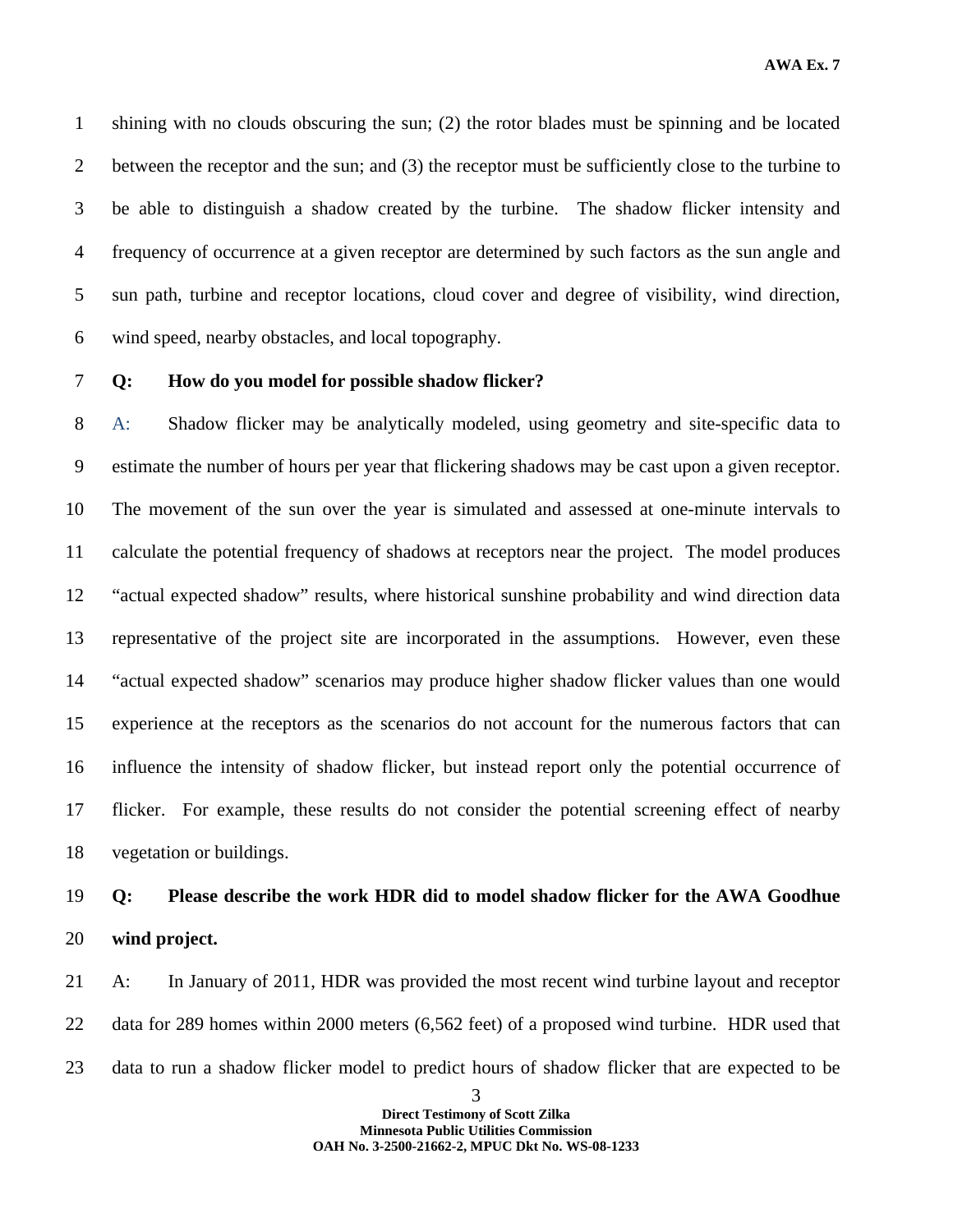**AWA Ex. 7** 

1 experienced at each receptor when the project is constructed. This effort is similar in scope and 2 result to previous work done by HDR in July 2010.

#### 3 **Q: Has HDR put the results of its latest modeling effort into a written report?**

4 A: Yes, HDR prepared a report entitled "Shadow Flicker Assessment of the Goodhue Wind 5 Project" dated January 2011. A copy of this report is attached to my testimony as AWA Ex. 7-A.

#### 6 **Q: What major assumptions did you make in conducting your modeling?**

7 A: The shadow flicker model includes real data, such as actual coordinates of receptors 8 (homes) and turbines, digital elevation data to account for local changes in topography, and 9 actual physical characteristics (that is, hub height and rotor diameter) of the project-specific wind 10 turbines. The model also includes realistic features, such as long-term average sunshine 11 probability data by month from a nearby National Weather Service station to approximate 12 average cloud cover and actual wind direction data from a local meteorological tower to account 13 for the percentage of time the wind blows from each direction. Finally, the model assumes a 14 number of conservative factors, such as assumptions that the turbines will operate 100 percent of 15 the time, that receptors can be impacted from all directions, and no shading or screening from 16 buildings or vegetative cover is accounted for. Given that many homes will have individual 17 windows that are partially or wholly screened from shadow flicker due to garages or other 18 structures, trees, or the home itself, it is likely that these screening effects will allow many 19 individuals in houses to experience less shadow flicker than the model predicted values. These 20 assumptions are intended to result in a conservative prediction of "actual expected" hours per 21 year of shadow flicker. While variations in actual sunshine probability or wind direction in a 22 given year could be somewhat different than the long-term average data used in the model, these 23 meteorological differences are unlikely to create significant differences in the actual expected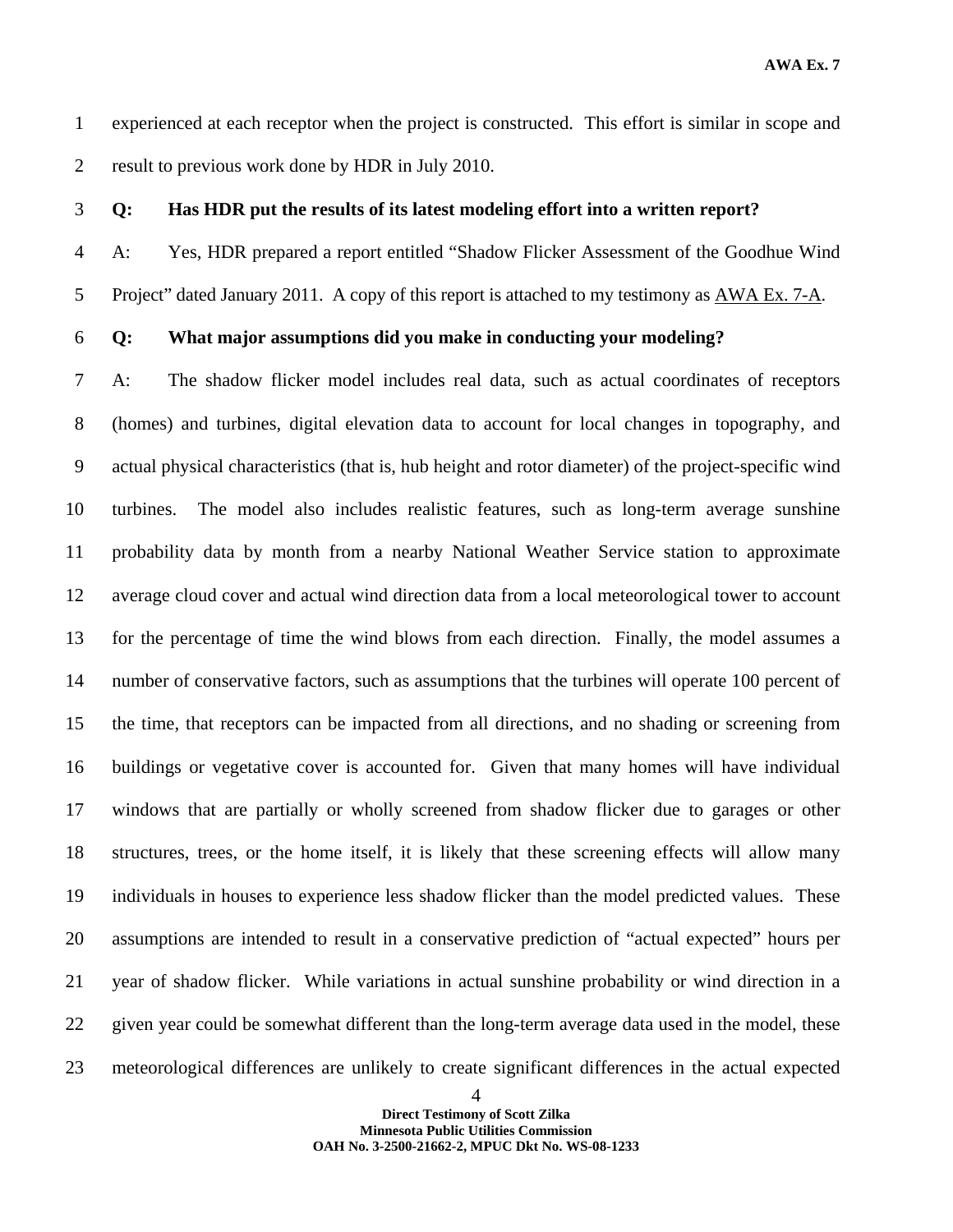1 hours per year as reported. However, the conservative assumption of 100 percent turbine 2 operation is highly likely to create "actual expected" results that will be significantly higher than 3 experienced impacts, since wind turbines operate less than 100 percent of the time and shadow 4 flicker only occurs while wind turbines operate. Additionally, no mitigation such as shades, 5 trees, or operational restrictions has been considered in these results.

#### 6 **Q: What are the main conclusions of your work?**

7 A: One main conclusion is, of the 289 homes within 2000 meters (6,562 feet) of a proposed 8 AWA Goodhue wind project turbine, 278 (96.2 percent) are expected to experience less than 20 9 hours of shadow flicker per year. A majority of homes (248, or 85.8 percent) are expected to 10 experience less than 10 hours per year. Five of the 11 homes that are expected to experience 11 more than 20 hours of shadow flicker per year are participants of the project, including the three 12 homes with the greatest expected amount of shadow flicker. The greatest amount of expected 13 shadow flicker at a participating receptor is 39 hours, 21 minutes per year while the greatest 14 amount at a non-participating receptor is 33 hours, 11 minutes, both of which are less than one 15 percent of the approximately 4,462 annual daylight hours in Goodhue County, Minnesota.

# 16 **Q: What accounts for the small number of anticipated hours of shadow flicker that a**  17 **homeowner may be subject to over the course of a year?**

18 A: In addition to the change of shadow location with daily and annual changes in the sun's 19 path, the fact that the turbines do not operate 100 percent of the time over the course of a year, 20 the spacing and siting of wind turbines, typical setback requirements, and the fact that shadow 21 flicker decreases with increasing distance between wind turbine and receptor accounts for the 22 relatively small number of hours that a homeowner will actually encounter shadow flicker. 23 While each wind project is unique and it is difficult to make comparison between projects, it is